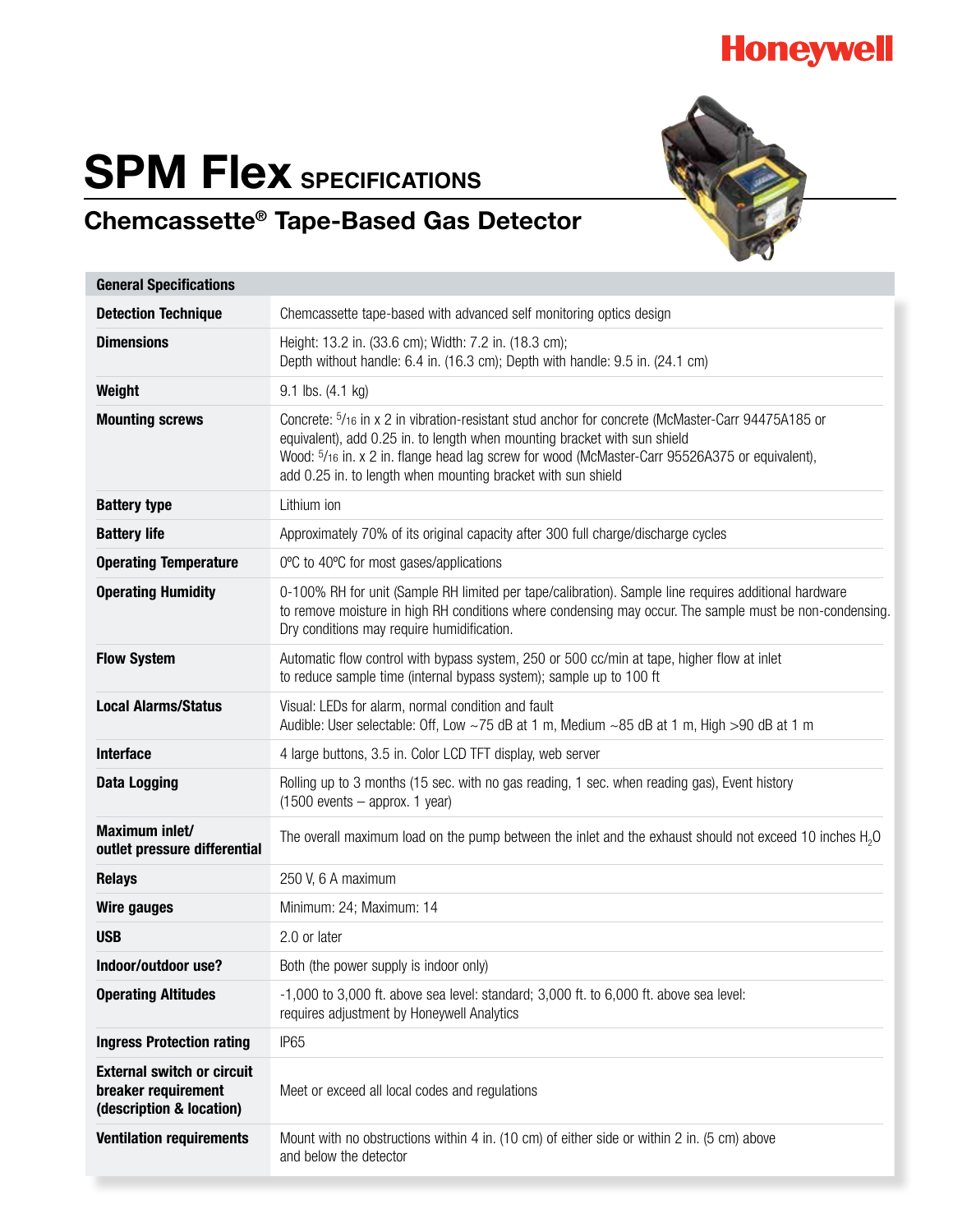| <b>Electrical</b>                                                |                                                                                                                                                                                                                                                                                                                                                                                         |  |  |  |  |  |  |  |
|------------------------------------------------------------------|-----------------------------------------------------------------------------------------------------------------------------------------------------------------------------------------------------------------------------------------------------------------------------------------------------------------------------------------------------------------------------------------|--|--|--|--|--|--|--|
| <b>Power supply</b>                                              | Universal Line powered (90-260 VAC 50/60 Hz) for battery charger & non-classified use. Battery: 6+ hours<br>under typical conditions $-$ acts as battery back-up in fixed applications                                                                                                                                                                                                  |  |  |  |  |  |  |  |
| <b>Power consumption</b>                                         | $\sim$ 1.9 A at 24 VDC (including battery-charging current)                                                                                                                                                                                                                                                                                                                             |  |  |  |  |  |  |  |
| <b>Power adaptor</b>                                             | Manufacturer: FSP Group<br>Model: FSP135-AAAN1<br>Input: 100-240 VAC, 2 A, 50-60 Hz<br>Output: 24 VDC, 5.62 A<br>CCN: QQGQ (E190414)<br>Mark of conformity: UL listed                                                                                                                                                                                                                   |  |  |  |  |  |  |  |
| <b>Communications</b>                                            |                                                                                                                                                                                                                                                                                                                                                                                         |  |  |  |  |  |  |  |
|                                                                  | Relays: Alarm 1, Alarm 2, Fault (user configurable for normally open/closed)<br>4-20mA<br>Ethernet (with Modbus TCP/IP and web server)<br>USB port (for memory stick configuration/data transfer)<br>Communications connector and optional communications cable: 60 V, 5 A maximum                                                                                                      |  |  |  |  |  |  |  |
| 4-20 mA Output Defaults and Ranges                               |                                                                                                                                                                                                                                                                                                                                                                                         |  |  |  |  |  |  |  |
| <b>Inhibit</b>                                                   | 2 mA, programmable from 1.5-3.5 mA in 0.5 mA increments                                                                                                                                                                                                                                                                                                                                 |  |  |  |  |  |  |  |
| <b>Maintenance</b>                                               | 3 mA, programmable from 1.5-3.5 in 0.5 increments                                                                                                                                                                                                                                                                                                                                       |  |  |  |  |  |  |  |
| <b>Instrument Fault</b>                                          | 1 mA or less, not programmable (will be driven under 1 mA)                                                                                                                                                                                                                                                                                                                              |  |  |  |  |  |  |  |
| <b>Over-Scale</b>                                                | 21.5 mA, programmable 21-22 mA                                                                                                                                                                                                                                                                                                                                                          |  |  |  |  |  |  |  |
| 4-20 mA Configurations                                           | Sink, source, isolated                                                                                                                                                                                                                                                                                                                                                                  |  |  |  |  |  |  |  |
| <b>Storage Conditions</b>                                        |                                                                                                                                                                                                                                                                                                                                                                                         |  |  |  |  |  |  |  |
| <b>Detector</b>                                                  | 0°C to 40°C, 0-100% RH non-condensing                                                                                                                                                                                                                                                                                                                                                   |  |  |  |  |  |  |  |
| <b>Chemcassette cartridges</b>                                   | See the label on the Chemcassette cartridge for storage conditions                                                                                                                                                                                                                                                                                                                      |  |  |  |  |  |  |  |
| <b>Certifications</b>                                            |                                                                                                                                                                                                                                                                                                                                                                                         |  |  |  |  |  |  |  |
| <b>Detector</b>                                                  | UL 61010-1, 3rd Edition, 2012-05 (ELECTRICAL EQUIPMENT FOR MEASUREMENT, CONTROL,<br>AND LABORATORY USE - Part 1: General Requirements<br>CAN/CSA-C22.2 No. 61010-1, 3rd Edition, 2012-05, (ELECTRICAL EQUIPMENT FOR MEASUREMENT,<br>CONTROL, AND LABORATORY USE - Part 1: General Requirements)<br>IEC 61010-1:2010, 3rd Edition<br>FCC approval for RFID board + Canadian and European |  |  |  |  |  |  |  |
| <b>Battery</b>                                                   | UL/cUL Recognition to UL 2054 + 60950-1<br>IEC 62133 1st Edition CB Certification<br>UN Test Report to UN 38.3                                                                                                                                                                                                                                                                          |  |  |  |  |  |  |  |
| <b>Self-declared European</b><br><b>CE Mark on detector for:</b> | EMC, LVD, ROHS, WEEE                                                                                                                                                                                                                                                                                                                                                                    |  |  |  |  |  |  |  |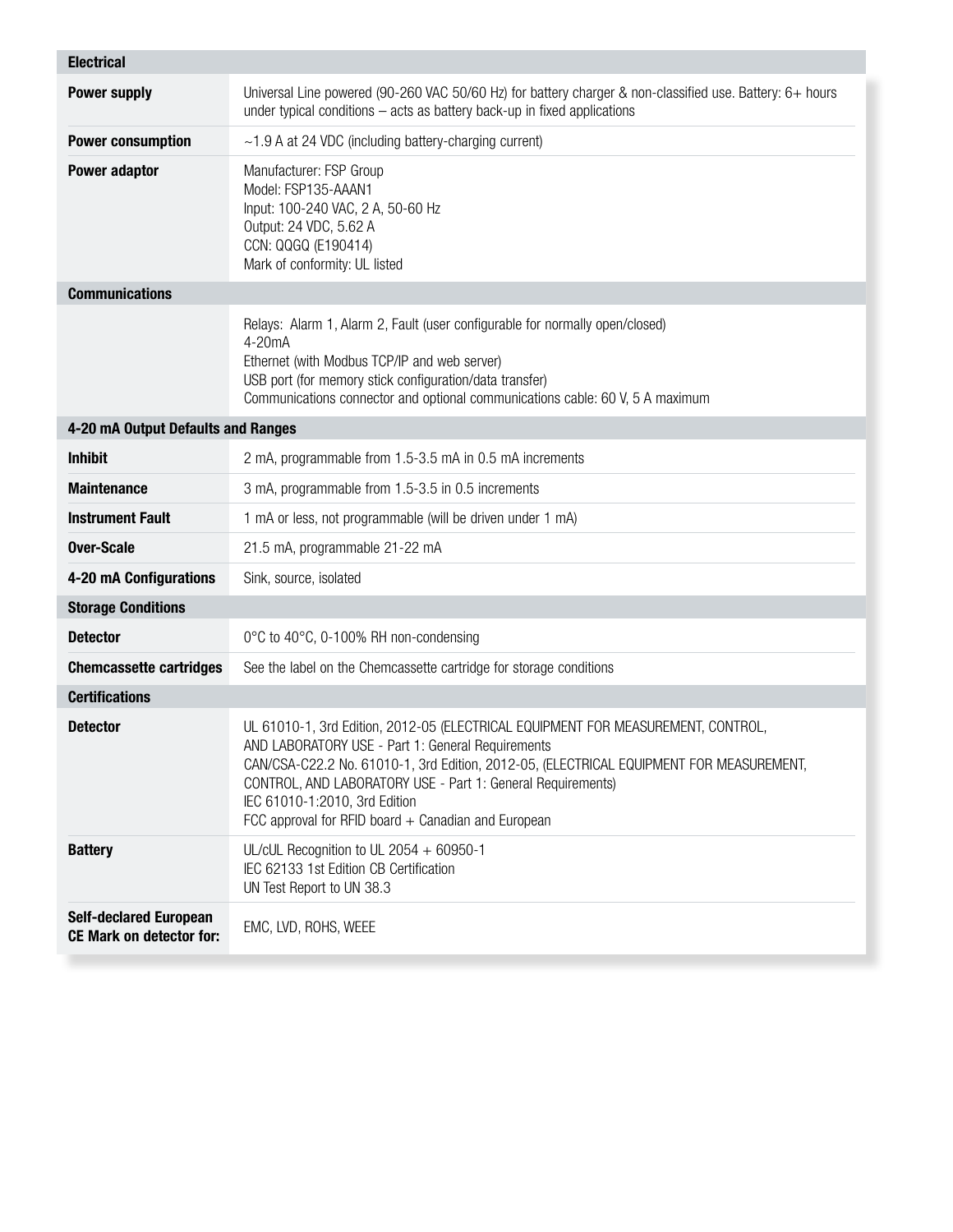### **DETECTABLE GASES**

| <b>Family</b>                                      |                                                                                                                                           | Range              |           |                                       |              | <b>Default Alarm</b> |                | <b>Response</b>                           | Max.                                         | <b>Sample</b>                                      | <b>ChemCassette</b>                  |                        |               | Opti-<br>mum                | <b>Optimum</b>                       |
|----------------------------------------------------|-------------------------------------------------------------------------------------------------------------------------------------------|--------------------|-----------|---------------------------------------|--------------|----------------------|----------------|-------------------------------------------|----------------------------------------------|----------------------------------------------------|--------------------------------------|------------------------|---------------|-----------------------------|--------------------------------------|
|                                                    | Gas                                                                                                                                       |                    |           | T <sup>1</sup>                        | <b>LAL</b>   | A1                   | A <sub>2</sub> | time $(T50)$<br>at 2TLV gas<br>conc.(sec) | <b>Sample</b><br><b>Tubing</b><br>length (m) | Line<br><b>Particulates</b><br>Filter <sup>2</sup> | <b>Name</b>                          | P/N<br>$(30 -$<br>90d) | P/N<br>(14d)  | <b>Temp</b><br>range<br>(C) | %RH range<br>for best<br>accuracy7,8 |
| Hydrides                                           | Arsine $(ASH3)$                                                                                                                           | 0.5-500ppb         | 5 ppb     |                                       | 1 ppb        | $2.5$ ppb            | 5 ppb          | 55                                        | 30                                           | Α                                                  | Flex CC<br><b>XP Hydrides</b>        | 1265-<br>3000          | 1265-<br>4000 | $0 - 40$                    | 10-70% RH 4, 6                       |
|                                                    | Phosphene (PH <sub>3</sub> )                                                                                                              | 3-3000 ppb         | 300 ppb   | 2014 NIC: 0.1ppmTWA;<br>0.5ppm STEL-C | 5 ppb        | 150 ppb              | 300 ppb        | 6                                         |                                              |                                                    |                                      |                        |               |                             | 30-70% RH 4, 6                       |
|                                                    | Diborane $(B_2H_6)$                                                                                                                       | 5-1000 ppb         | 100 ppb   |                                       | 10 ppb       | 50 ppb               | 100 ppb        | 14                                        |                                              |                                                    |                                      |                        |               |                             | 30-70% RH 5, 6                       |
|                                                    | Silane (SiH <sub>4</sub> )                                                                                                                | $0.03 - 50$ ppm    | 5 ppm     |                                       | 0.05 ppm     | 2.5 ppm              | 5 ppb          | 13                                        |                                              |                                                    |                                      |                        |               |                             | 34-50% RH 4, 6                       |
|                                                    | Germane (GeH <sub>4</sub> )                                                                                                               | 50-2000 ppb        | $200$ ppb |                                       | 100 ppb      | $100$ ppb            | 200 ppb        | 245                                       |                                              |                                                    |                                      |                        |               |                             | 40-50% RH 4, 6                       |
|                                                    | Hydrogen<br>Selenide (H <sub>2</sub> Se)                                                                                                  | 2-500 ppb          | 50 ppb    |                                       | 5 ppb        | 25 ppb               | 50 ppb         | 14                                        |                                              |                                                    |                                      |                        |               |                             | 10-60% RH 4, 6                       |
|                                                    | Hydrogen<br>Sulphide (H <sub>2</sub> S)                                                                                                   | 0.001-9.999<br>ppm | 1 ppm     |                                       | 0.005<br>ppm | $0.5$ ppm            | 1 ppm          | $\boldsymbol{7}$                          |                                              |                                                    |                                      |                        |               |                             | 10-75% RH 4, 6                       |
| Mineral                                            | Hydrogen Fluoride<br>(HF)                                                                                                                 | 0.02-20 ppm        | $0.5$ ppm | 2 ppm STEL-C                          | 0.03 ppm     | 1 ppm                | 2 ppm          | $\overline{7}$                            | 5                                            | B, C                                               | Flex CC<br><b>XP Mineral Acids</b>   | 1265-<br>3001          | 1265-<br>4001 | $0 - 35$                    | 15-75% RH 5, 6                       |
|                                                    | Hydrogen<br>Chloride (HCl)                                                                                                                | 0.02-20 ppm        | 2 ppm     | STEL-C                                | $0.03$ ppm   | 1 ppm                | 2 ppm          | 5                                         |                                              |                                                    |                                      |                        |               |                             | 30-50% RH 5, 6                       |
| Acids                                              | Hydrogen<br>Bromide (HBr)                                                                                                                 | 0.02-10 ppm        | 2 ppm     | STEL-C                                | 0.03 ppm     | 1 ppm                | 2 ppm          | 5                                         |                                              |                                                    |                                      |                        |               |                             | 20-50% RH 5, 6                       |
|                                                    | Boron Trifluoride<br>$(BF_3)$                                                                                                             | 0.05-10 ppm        | 1 ppm     | STEL-C                                | $0.1$ ppm    | $0.5$ ppm            | 1.0 ppm        | 5                                         |                                              |                                                    |                                      |                        |               |                             | 15-60% RH 5, 6                       |
|                                                    | Hydrogen Fluoride<br>(HF)                                                                                                                 | 0.4-20 ppm         | $0.5$ ppm | 2 ppm STEL-C                          | $0.4$ ppm    | 1 ppm                | 2 ppm          | $\overline{7}$                            | 5                                            | B, C                                               | Flex CC-U<br><b>XP Mineral Acids</b> | 1265-<br>3012          | 1265-<br>4012 | $0 - 35$                    | 15-75% RH 5, 6                       |
| Mineral<br>Acids                                   | Hydrogen<br>Chloride (HCI)                                                                                                                | 0.02-20 ppm        | 2 ppm     | STEL-C                                | 0.03 ppm     | 1 ppm                | 2 ppm          | 5                                         |                                              |                                                    |                                      |                        |               |                             | 30-50% RH 5, 6                       |
| (export<br>unre-<br>stricted)                      | Hydrogen<br>Bromide (HBr)                                                                                                                 | 0.02-10 ppm        | 2 ppm     | STEL-C                                | $0.03$ ppm   | 1 ppm                | 2 ppm          | 5                                         |                                              |                                                    |                                      |                        |               |                             | $15-60\%$ RH $^{5,6}$                |
|                                                    | Boron Trifluoride<br>$(BF_3)$                                                                                                             | 0.05-10 ppm        | 1 ppm     | STEL-C                                | $0.1$ ppm    | $0.5$ ppm            | $1.0$ ppm      | 5                                         |                                              |                                                    |                                      |                        |               |                             | 15-60% RH 5, 6                       |
|                                                    | Chlorine (Cl2)                                                                                                                            | $0.005 - 5$ ppm    | $0.5$ ppm |                                       | 0.02 ppm     | 0.25<br>ppm          | $0.5$ ppm      | $\overline{\mathfrak{c}}$                 | 30                                           |                                                    | Flex CC<br>XP Chlorine               | 1265-<br>3002          | 1265-<br>4002 | $0 - 40$                    | 30-55% RH 4, 6                       |
| Oxidizers                                          | Chlorine (Cl2)                                                                                                                            | $0.01 - 5$ ppm     | $0.5$ ppm |                                       | $0.05$ ppm   | 0.25<br>ppm          | $0.5$ ppm      | 9                                         |                                              |                                                    | Flex CC<br>Fluorine/Oxidizers        | 1265-<br>3004          | 1265-<br>4004 | $0 - 40$                    | 0-85% RH                             |
|                                                    | Fluorine $(F_2)$                                                                                                                          | $0.01 - 10$ ppm    | 1 ppm     | 0.1 ppm OSHA PEL                      | 0.05 ppm     | $0.5$ ppm            | 1.0 ppm        | 5                                         | 6                                            | B, C                                               |                                      |                        |               |                             | 0-85% RH                             |
|                                                    | Nitrogen Dioxide<br>(NO <sub>2</sub> )                                                                                                    | 0.03-10 ppm        | $0.2$ ppm |                                       | 0.05 ppm     | $0.1$ ppm            | $0.2$ ppm      | 56                                        | 30                                           |                                                    |                                      |                        |               |                             | 10-70% RH 5, 6                       |
|                                                    | Chlorine Dioxide<br>(CIO <sub>2</sub> )                                                                                                   | 20-1000 ppb        | 100 ppb   |                                       | 25 ppb       | 50 ppb               | 100 ppb        | 36                                        | 15                                           |                                                    |                                      |                        |               |                             | 5-90% RH                             |
|                                                    | Ammonia (NH <sub>3</sub> )                                                                                                                | 0.01-150 ppm       | 25 ppm    |                                       | $0.05$ ppm   | 12.5<br>ppm          | 25 ppm         | 5                                         |                                              | B, C                                               | Flex CC<br>XP Ammonia                | 1265-<br>3003          | 1265-<br>4003 | $0 - 35$                    | 0-90% RH <sup>4</sup>                |
| Amines                                             | Dimethylamine<br>(DMA) (H <sub>2</sub> Cl <sub>2</sub> Si)                                                                                | $0.5 - 50$ ppm     | 5 ppm     |                                       | $0.1$ ppm    | 2.5 ppm              | 5 ppm          | 10                                        | 30                                           |                                                    |                                      |                        |               |                             | 5-90% RH <sup>4</sup>                |
|                                                    | Tetrakis<br>$\begin{array}{c} \text{(Dimethylamido)}\\ \text{Trianim (TDMAT)}\\ \text{(C}_8\text{H}_{24}\text{N}_4\text{Ti)} \end{array}$ | $0.01 - 20$ ppm    | n/a       |                                       | $0.05$ ppm   | 1 ppm                | 2 ppm          | 14                                        |                                              |                                                    |                                      |                        |               |                             | 5-90% RH <sup>4</sup>                |
|                                                    | Trimethylamine<br>(TMA) (C <sub>3</sub> H <sub>9</sub> N)                                                                                 | $0.5-50$ ppm       | 5 ppm     |                                       | $0.1$ ppm    | 2.5 ppm              | 5 ppm          | 10                                        |                                              |                                                    |                                      |                        |               |                             | 0-90% RH 4                           |
| Phosgene                                           | Phosgene (COCl2)                                                                                                                          | 7-4000 ppb         | 100 ppb   |                                       |              | 50 ppb               | 100 ppb        |                                           | 30                                           | Α                                                  | Flex CC<br>XP Phosgene               | 1265-<br>3007          | 1265-<br>4007 | $0 - 40$                    | 10-90% RH                            |
| Diisocya-<br>nates                                 | Toluene<br>Diisocyanate<br>(TDI)(C <sub>9</sub> H <sub>6</sub> N <sub>2</sub> O <sub>2</sub> )<br>Methylene                               | 0.3-150 ppb        | 1 ppb     | 2014 NIC (1 ppb TWA;<br>3 ppb STEL)   | $0.5$ ppb    | 1 ppb                | 2 ppb          |                                           | 0.15                                         | no filter                                          | Flex CC<br>Diisocyanates             | 1265-<br>3006          | 1265-<br>4006 | $0 - 40$                    | 25-65% RH                            |
|                                                    | Bisphenyl<br>Isocvanate (MDI)<br>$(C_{15}H_{10}N_2O_2)$                                                                                   | $2-60$ ppb         | 5 ppb     |                                       |              | $2.5$ ppb            | 5 ppb          |                                           |                                              |                                                    |                                      |                        |               |                             | <b>TBD</b>                           |
|                                                    | Hexamethylene<br>Diisocyanate<br>$(HDI)(C_8H_{12}N_2O_2)$                                                                                 | $2-60$ ppb         | 5 ppb     |                                       |              | $2.5$ ppb            | 5 ppb          |                                           |                                              |                                                    |                                      |                        |               |                             | TBD                                  |
| Hydrazines                                         | Hydrazine (N <sub>2</sub> H <sub>4</sub> )                                                                                                | 5-1000 ppb         | 10 ppb    |                                       |              | 5 ppb                | 10 ppb         |                                           | 3                                            | no filter                                          | Flex CC<br>Hydrazines                |                        | 1265-<br>4008 | $0 - 40$                    | $10-70%$ RH $^3$                     |
|                                                    | Monomethyl<br>Hydrazine (MMH)<br>$(CH_6N_2)$                                                                                              | 3-2000 ppb         | 10 ppb    |                                       |              | 5 ppb                | 10 ppb         |                                           |                                              |                                                    |                                      | 1265-<br>3008          |               |                             | TBD                                  |
|                                                    | $\frac{\text{Dimethyl} \text{Hydra-zine (UDMH)} }{(\text{C}_2\text{H}_8\text{N}_2)}$                                                      | 3-5000 ppb         | 10 ppb    |                                       |              | 5 ppb                | 10 ppb         |                                           |                                              |                                                    |                                      |                        |               |                             | TBD                                  |
| Hydrogen Cyanide (HCN)                             |                                                                                                                                           | 0.5-30 ppm         | 4.7 ppm   |                                       |              | 2.4 ppm              | 4.7 ppm        |                                           | 30                                           | Α                                                  | Flex CC<br>Hydrogen Cyanaide         | n/a                    | 1265-<br>4009 | $0 - 30$                    | 30-75% RH                            |
|                                                    | Sulphur Dioxide (SO <sub>2</sub> )                                                                                                        | 5-2500 ppb         | 250 ppb   |                                       |              | 120 ppb              | 250 ppb        |                                           | 31                                           | B, C                                               | Flex CC<br>Sulfur Dioxide            | 1265-<br>3005          | 1265-<br>4005 | $0 - 40$                    | TBD                                  |
|                                                    | Ozone $(O_3)$                                                                                                                             | 10-1000 ppb        | 100 ppb   |                                       |              | 50 ppb               | $100$ ppb      |                                           | 31                                           | no filter                                          | Flex CC Ozone                        | 1265-<br>3011          | 1265-<br>4011 | $0 - 40$                    | 30-55% RH                            |
| Hydrogen Peroxide (H <sub>2</sub> O <sub>2</sub> ) |                                                                                                                                           | $0.1-3$ ppm        | $100$ ppb |                                       |              |                      | 100 ppb        |                                           | 15                                           | no filter                                          | Flex CC<br>Hydrogen Peroxide         | 1265-<br>3010          | 1265-<br>4010 | $0 - 40$                    | <b>TBD</b>                           |

1 Source: ACGIH 2014.

2 A = 780248 (disposable), B = 1830-0055 (filter membrane 0235-1072 must be replaced every 30 days), C = 1991-0147 (disposable)

Outside of RH range:

3 Tends to have lower response at higher humidities.

4 Tends to increase sensitivity at higher humidities (due to the chemistry of the reaction).

5 Tends to under-report at higher humidities (typically >75% RH) due to the gas characteristics to adhere or decompose on contact with water/moisture. The response seems to be lower but the actual gas concentration under these high humidity conditions will be lower than expected.

6 Tends to under-report in dry conditions (<25-30% RH).

7 Depending on the combination of temperature and humidity, even within the ranges specified above, a unit's performance efficiency can be influenced due to condensation, physical tape material changes, or optical changes. Consult Honeywell Analytics' Service Department.

8 Refer to TechNotes 971131 (Chemcassette®-based Instrument Accuracy and Precision) and 1998-0219 (Protocol for Testing Gas Detectors).